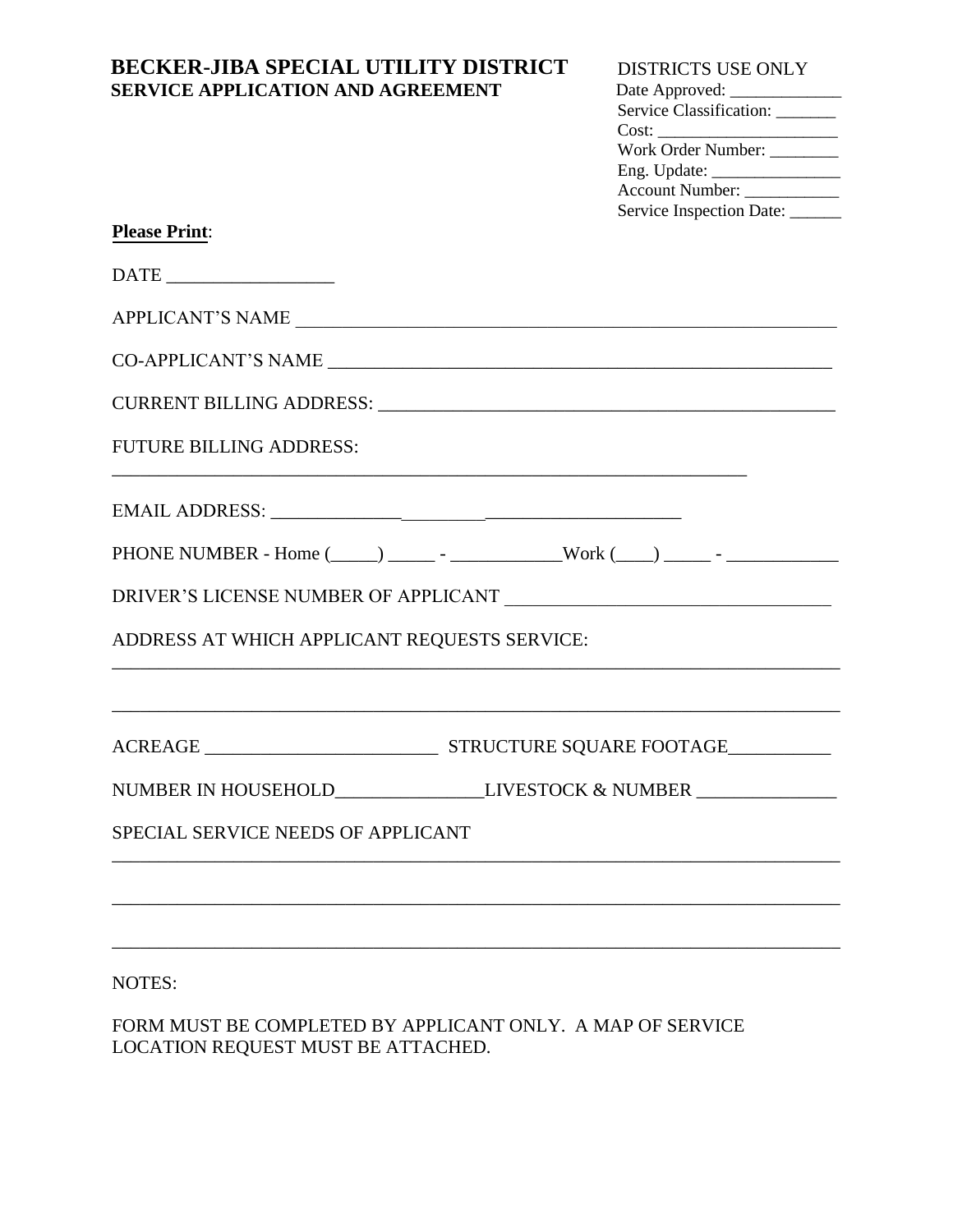PROOF OF OWNERSHIP MUST BE PROVIDED BY RECORDED DEED FILED AT KAUFMAN COUNTY COURTHOUSE OR FOR PERSON RENTING OR LEASING, A COPY OF CURRENT RENTAL OR LEASE AGREEMENT MUST ACCOMPANY THIS FORM.

ID DOCUMENTS REQUIRED WITH APPLICATION: A VALID AND CURRENT US DRIVERS LICENSE, or A VALID AND CURRENT US GOVERNMENT ISSUED PHOTO ID, or A CURRENT AND VALID VISA. (Copies will be made and kept in customers' file.)

APPLICANT SHALL ENSURE A PROPERLY FUNCTIONING CUSTOMER SERVICE ISOLATION VALVE IS INSTALLED WITHIN 6" TO 3' FROM THE METER BOX LOCATED ON THE PROPERTY.

> \_\_\_\_\_\_\_\_\_\_ Applicant Initials

The District shall sell and deliver water and/or wastewater service to the Applicant and the Applicant shall purchase, receive, and/or reserve service from the District in accordance with the Service Policies of the District, as amended from time to time by the Board of Directors of the District. Upon compliance with said Policies, including payment of a deposit, the Applicant shall become eligible to receive service.

The Applicant shall pay the District for service hereunder as determined by the District's Service Policies and upon the terms and conditions set forth therein, a copy of which has been provided as an information packet, for which Applicant acknowledges receipt hereof by execution of this Agreement. A copy of this Agreement shall be executed before service may be provided to the Applicant.

The Board of Directors shall have the authority to discontinue, terminate or suspend the service to any customer not complying with any policy or not paying any utility rates, fees or charges as required by the District's published Service Policies. At any time, service is discontinued, terminated or suspended, the District shall not re-establish service unless it has a current, signed copy of this agreement.

All water shall be metered by meters to be furnished and installed by the District. The meter and/or wastewater connection is for the sole use of the customer and is to provide service to only one (1) dwelling or one (1) business. Extension of pipe(s) to transfer utility service from one property to another, to share, resell, or submeter water to any other persons, dwellings, businesses, or property, etc., is prohibited.

The District shall have the right to locate a water service meter and the pipe necessary to connect the meter on the Applicant's property at a point to be chosen by the District, and shall have access to its meter and equipment located upon Applicant's premises at all reasonable and necessary times for any purpose connected with or in the furtherance of its business operations, and upon discontinuance of service the District shall have the right to remove any of its equipment from the Applicant's property. The Applicant shall install, at their own expense, any necessary service lines from the District's facilities and equipment to the point of applicant's use, including any customer service isolation valves, backflow prevention devices, pressure regulators, clean-outs, and other equipment as may be specified by the District. The District shall also have access to the Applicant's property for the purpose of inspecting for possible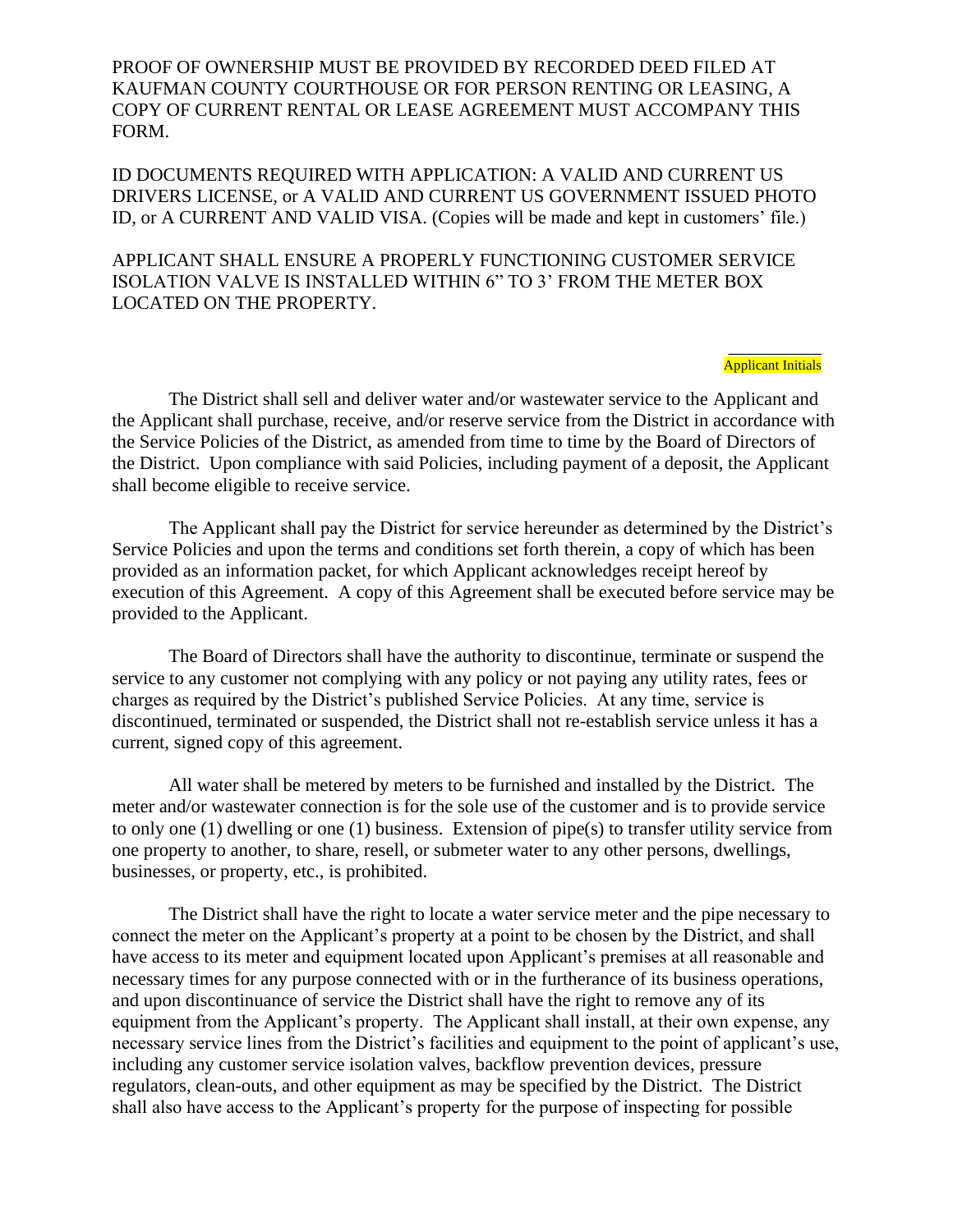cross-connections, potential contamination hazards, illegal lead materials, and any other violations or possible violations of state and federal statutes and regulations relating to the federal Safe Drinking Water Act or Chapter 341 of the Texas Health & Safety Code or the District's Service Policies.

The District is responsible for protecting the drinking water supply from contamination or pollution which could result from improper practices. This service agreement serves as notice to each customer of the restrictions which are in place to provide this protection. The District shall enforce these restrictions to ensure the public health and welfare. The following undesirable practices are prohibited by state regulations:

- a. No direct connection between the public drinking water supply and a potential source of contamination is permitted. Potential sources of contamination shall be isolated from the public water system by an airgap or an appropriate backflow prevention assembly in accordance with state regulations.
- b. No cross-connection between the public drinking water supply and a private water system is permitted. These potential threats to the public drinking water supply shall be eliminated at the service connection by the proper installation of an airgap or a reduced pressure-zone backflow prevention assembly and a service agreement must exist for annual inspection and testing by a certified backflow prevention device tester.
- c. No connection which allows condensing, cooling, or industrial process water to be returned to the public drinking water supply is permitted.
- d. No pipe or pipe fitting which contains more than 0.25% lead may be used for the installation or repair of any public water supply.
- e. No solder or flux which contains more than 0.2 % lead may be used for the installation or repair plumbing of any plumbing in a residential or nonresidential facility providing water for human consumption and connected to a public drinking water supply system.
- f. All properties with an irrigation system shall have an RP/RPZ, (Reduced Pressure Zone Assembly), properly installed to isolate the irrigation system from the service line. At the applicants' expense, the RP/RPZ will be inspected by a state licensed Backflow Prevention Assembly Tester and The District shall be provided with the written test results upon installation and annually thereafter.

#### $\overline{\phantom{a}}$ **Applicant Initials**

The Member/User of water from Becker-Jiba is hereby notified that **most** water meter installations have a check valve installed. This check valve makes the home plumbing become a closed system.

Thermal expansion occurs when water is heated. The check valve prevents the expanded water produced by the heater from returning to the water system. Since water cannot be compressed the expanded water can cause a rapid increase in pressure in the pipe. Often the pressure will exceed the setting of the temperature and pressure safety relief valve located in the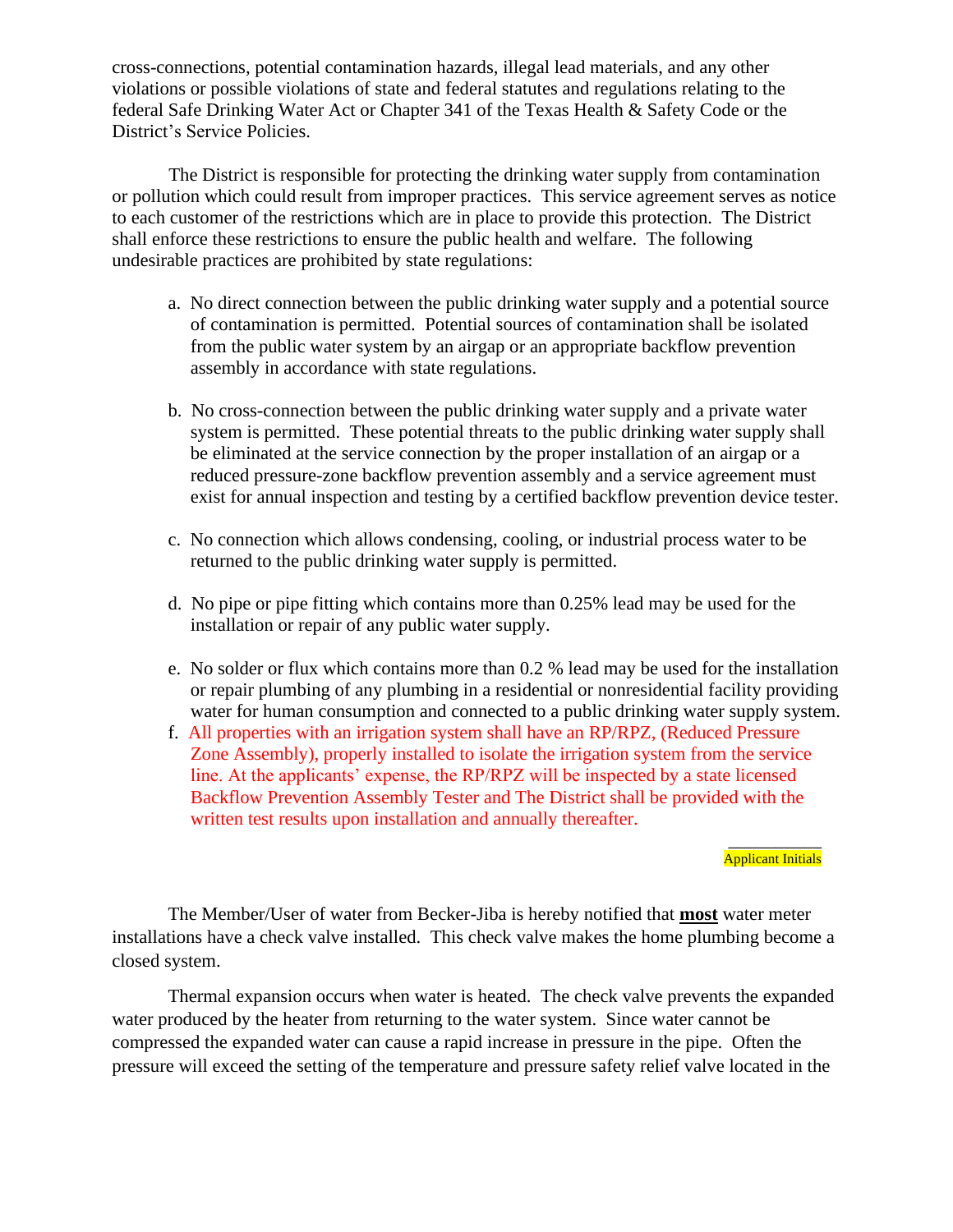water heater. This will result in the loss of hot water at the relief valve and more importantly, it can shorten the life of this very important safety device

## **CAUTION: never plug a dripping safety relief valve!**

This is important because the water heater can explode if excessive temperature and pressure build up. Water heaters must have a temperature and pressure relief valve. It is your responsibility to check the system annually, but no less than every three years to make sure the safety valve is in good order.

The home water system can be protected using a potable water expansion tank which absorbs the thermal expansion and maintains a balanced system pressure or by use of an antisiphon ball cock assembly in the fill for the commode.

By signing this agreement it is agreed, the Member/User understands there must be a functioning temperature, pressure relief valve installed in the water heater. That it is recommended a potable water thermal expansion unit or a combination anti-siphon/pressure reducing ball cock assembly be installed in the home plumbing to prevent the possibility of the water heater exploding if the water in the water heater over heats and is not able to expand.

#### $\overline{\phantom{a}}$ Applicant Initials

The District shall maintain a copy of this agreement as long as the Applicant and/or premises is connected to the public water system. The Applicant shall allow their property to be inspected for possible cross-connections, potential contamination hazards, and illegal lead materials. These inspections shall be conducted by the District or its designated agent prior to initiating service and periodically thereafter. The inspections shall be conducted during the District's normal business hours, except in emergencies.

The District shall notify the Applicant in writing of any cross-connections or other undesirable practices which have been identified during the initial or subsequent inspection. The Applicant shall immediately correct any undesirable practice on their premises. The Applicant shall, at their expense, properly install, test, and maintain any backflow prevention device required by the District. Copies of all testing and maintenance records shall be provided to the District as required. Failure to comply with the terms of this service agreement shall cause the District to terminate service or properly install, test, and maintain an appropriate backflow prevention device at the service connection. Any expenses associated with the enforcement of this agreement shall be billed to the Applicant.

In the event the total water supply is insufficient to meet the service needs of all of the District's customers, or in the event there is a shortage of water, the District may initiate the Emergency Rationing Program as specified in the District's Service Policies. By execution of this Agreement, the Applicant hereby agrees to comply with the terms of said program.

By execution hereof, the Applicant shall hold the District harmless from any and all claims for damages caused by service interruptions due to waterline breaks by utility or like contractors, tampering by other customers/users of the District, normal failures of the system, or other events beyond the District's control.